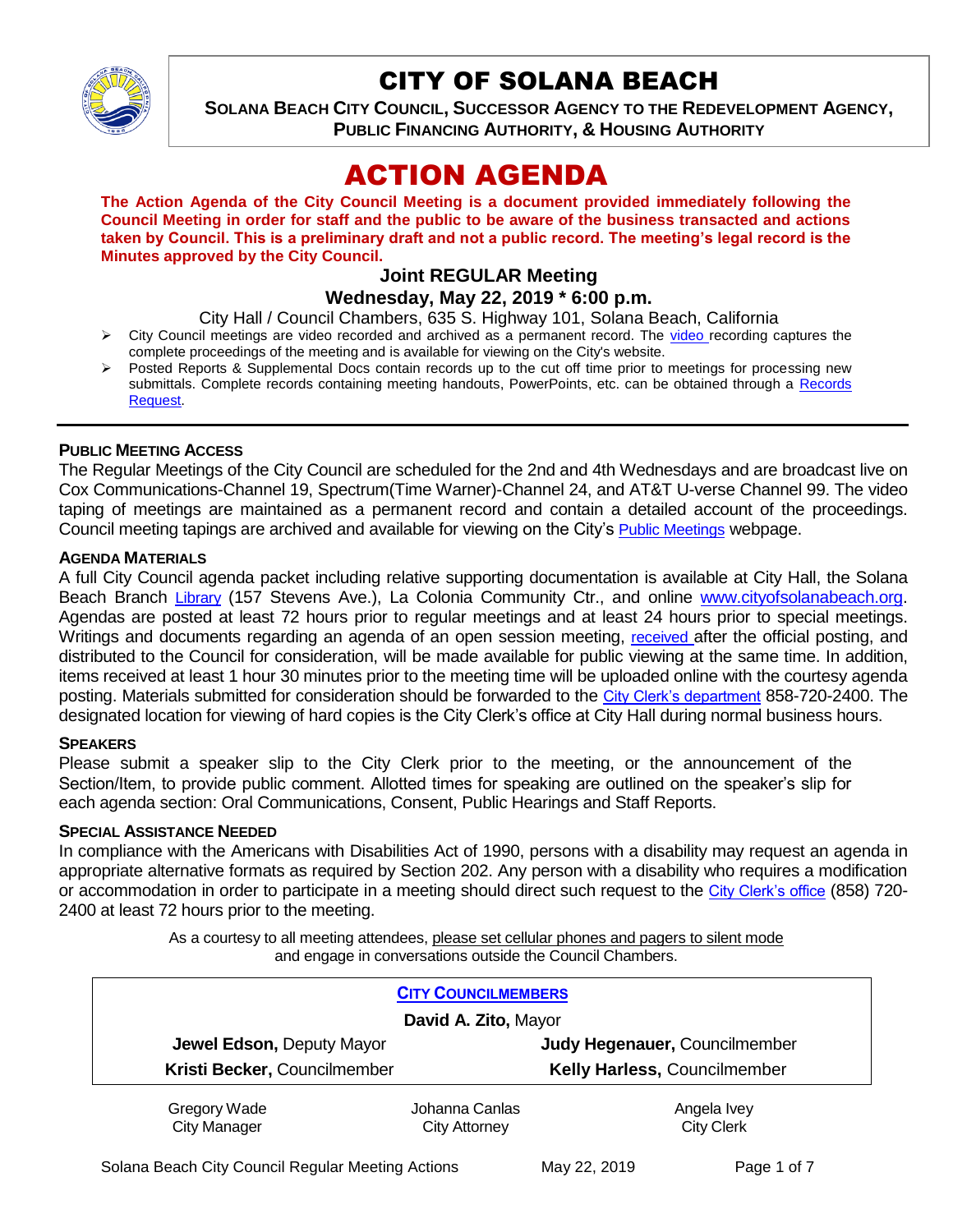#### SPEAKERS:

Please submit your speaker slip to the City Clerk prior to the meeting or the announcement of the Item. Allotted times for speaking are outlined on the speaker's slip for Oral Communications, Consent, Public Hearings and Staff Reports.

#### READING OF ORDINANCES AND RESOLUTIONS:

Pursuant to [Solana Beach Municipal Code](mailto:https://www.codepublishing.com/CA/SolanaBeach/) Section 2.04.460, at the time of introduction or adoption of an ordinance or adoption of a resolution, the same shall not be read in full unless after the reading of the title, further reading is requested by a member of the Council. If any Councilmember so requests, the ordinance or resolution shall be read in full. In the absence of such a request, this section shall constitute a waiver by the council of such reading.

# **CALL TO ORDER AND ROLL CALL:**

## **CLOSED SESSION REPORT:** (when applicable)

## **FLAG SALUTE:**

## **APPROVAL OF AGENDA: COUNCIL ACTION: Approved 5/0**

**PRESENTATIONS:** Ceremonial items that do not contain in-depth discussion and no action/direction.

1. San Diego County Fair

## **ORAL COMMUNICATIONS:**

This portion of the agenda provides an opportunity for members of the public to address the City Council on items relating to City business and not appearing on today's agenda by submitting a speaker slip (located on the back table) to the City Clerk. Comments relating to items on this evening's agenda are taken at the time the items are heard. Pursuant to the Brown Act, no action shall be taken by the City Council on public comment items. Council may refer items to the City Manager for placement on a future agenda. The maximum time allotted for each presentation is THREE MINUTES (SBMC 2.04.190). Please be aware of the timer light on the Council Dais.

## **COUNCIL COMMUNITY ANNOUNCEMENTS / COMMENTARY:**

*An opportunity for City Council to make brief announcements or report on their activities. These items are not agendized for official City business with no action or substantive discussion.* 

## **A. CONSENT CALENDAR:** (Action Items) (A.1. - A.10.)

Items listed on the Consent Calendar are to be acted in a single action of the City Council unless pulled for discussion. Any member of the public may address the City Council on an item of concern by submitting to the City Clerk a speaker slip (located on the back table) before the Consent Calendar is addressed. Those items removed from the Consent Calendar by a member of the Council will be trailed to the end of the agenda, while Consent Calendar items removed by the public will be discussed immediately after approval of the Consent Calendar.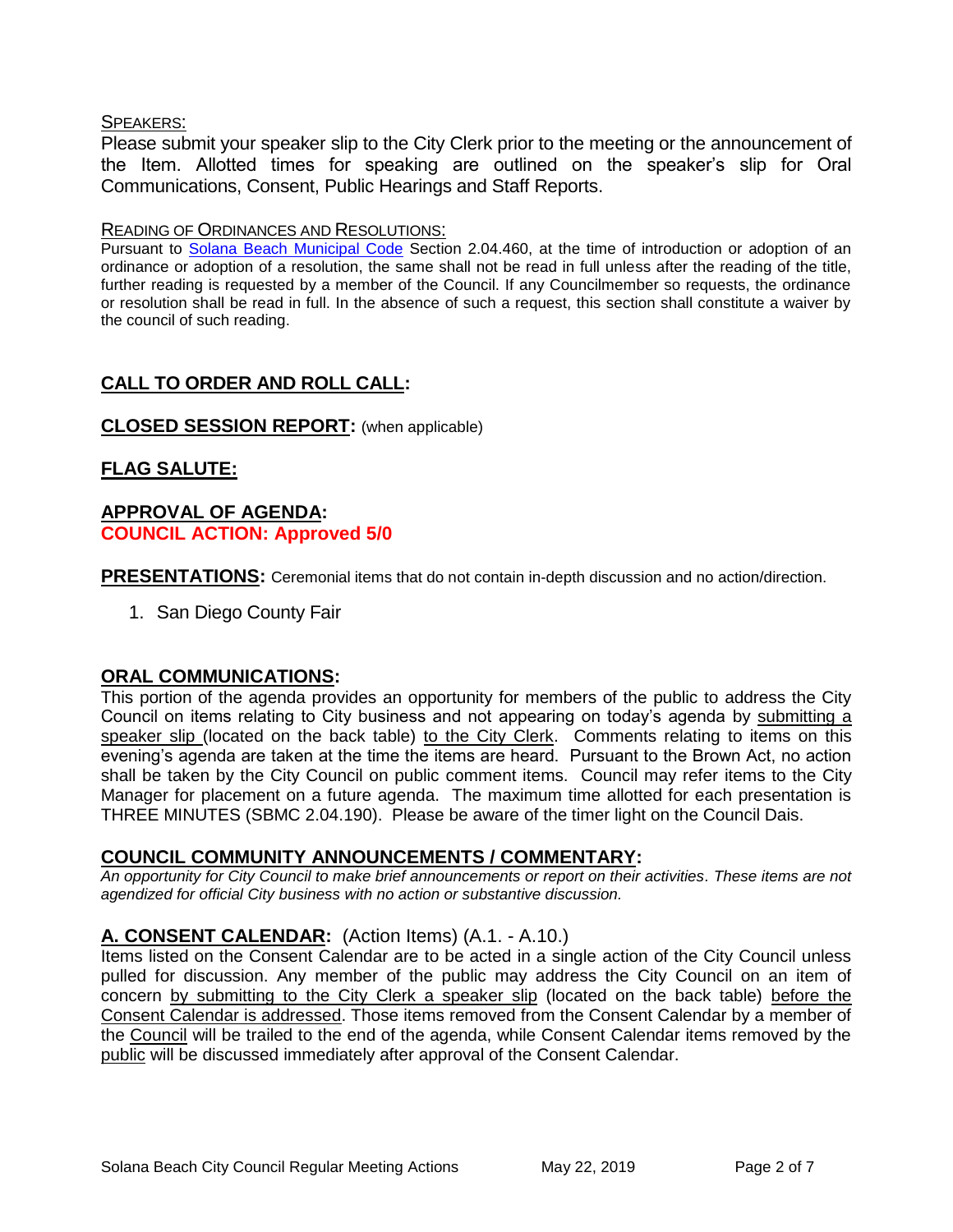## **A.1. Register Of Demands.** (File 0300-30)

Recommendation: That the City Council

1. Ratify the list of demands for April 20 - May 03, 2019.

[Item A.1. Report \(click here\)](https://solanabeach.govoffice3.com/vertical/Sites/%7B840804C2-F869-4904-9AE3-720581350CE7%7D/uploads/Item_A.1._Report_(click_here)_05-22-19_-_O.pdf) 

*Posted Reports & Supplemental Docs contain records up to the cut off time, prior to the start of the meeting, for processing new submittals. The final official record containing handouts, PowerPoints, etc. can be obtained through a Records Request to the City Clerk's Office.* **COUNCIL ACTION: Approved 5/0**

## **A.2. General Fund Adopted Budget for Fiscal Year 2018-2019 Changes.** (File 0330-30)

Recommendation: That the City Council

1. Receive the report listing changes made to the Fiscal Year 2018-2019 General Fund Adopted Budget.

#### Item A.2. Report (click here)

*Posted Reports & Supplemental Docs contain records up to the cut off time, prior to the start of the meeting, for processing new submittals. The final official record containing handouts, PowerPoints, etc. can be obtained through a Records Request to the City Clerk's Office.* **COUNCIL ACTION: Approved 5/0**

## **A.3. Emergency Storm Drain Repair Report - Update No. 3** (File 0840-50)

Recommendation: That the City Council

1. Receive Update No. 3 and provide further direction, if necessary.

#### [Item A.3. Report \(click here\)](https://solanabeach.govoffice3.com/vertical/Sites/%7B840804C2-F869-4904-9AE3-720581350CE7%7D/uploads/Item_A.3._Report_(click_here)_05-22-19_-_O.pdf)

*Posted Reports & Supplemental Docs contain records up to the cut off time, prior to the start of the meeting, for processing new submittals. The final official record containing handouts, PowerPoints, etc. can be obtained through a Records Request to the City Clerk's Office.* **COUNCIL ACTION: Approved 5/0**

## **A.4. Solana Beach Coastal Rail Trail Maintenance District Engineer's Report, Annual Levy, and Collection of Assessments.** (File 0495-20)

Recommendation: That the City Council

- 1. Adopt **Resolution 2019-060**, initiating the proceedings for the annual levy of assessments within the Coastal Rail Trail Maintenance District for Fiscal Year 2019/20.
- 2. Adopt **Resolution 2019-061**, approving the Engineer's Report for proceedings of the annual levy of assessments within Coastal Rail Trail Maintenance District.
- 3. Adopt **Resolution 2019-062**, declaring intention to provide for the annual levy and collection of assessments in Coastal Rail Trail Maintenance District and setting a time and date for a public hearing for June 26, 2019.

[Item A.4. Report \(click here\)](https://solanabeach.govoffice3.com/vertical/Sites/%7B840804C2-F869-4904-9AE3-720581350CE7%7D/uploads/Item_A.4._Report_(click_here)_05-22-19_-_O.pdf) 

*Posted Reports & Supplemental Docs contain records up to the cut off time, prior to the start of the meeting, for processing new submittals. The final official record containing handouts, PowerPoints, etc. can be obtained through a Records Request to the City Clerk's Office.* **COUNCIL ACTION: Approved 5/0**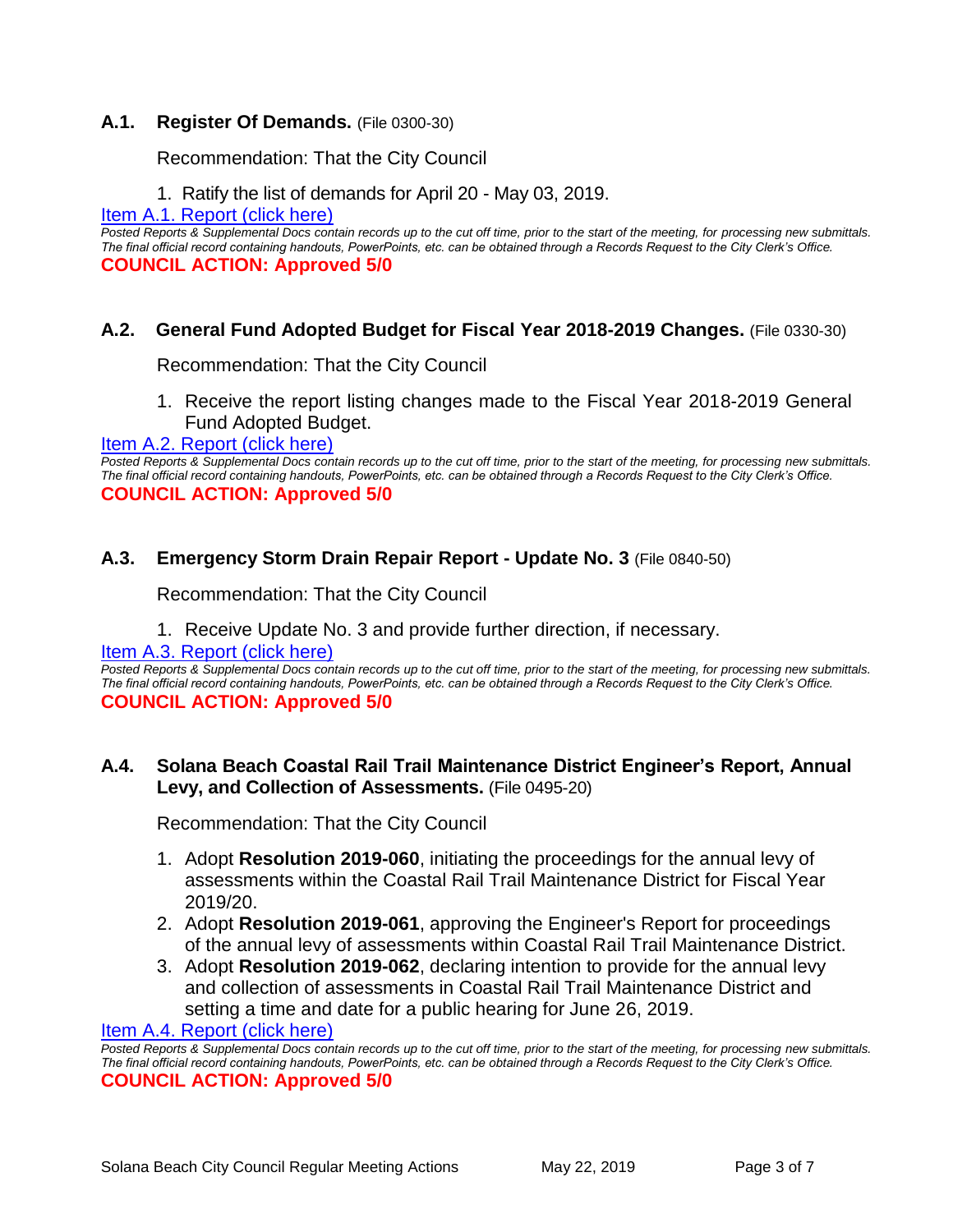#### **A.5. Solana Beach Lighting Maintenance District Engineer's Report, Annual Levy, and Collection of Assessments.** (File 0495-20)

Recommendation: That the City Council

- 1. Adopt **Resolution 2019-063** approving the Solana Beach Lighting Maintenance District Engineer's Report for Fiscal Year 2019/20 for proceedings of the annual levy of assessments within a special maintenance district.
- 2. Adopt **Resolution 2019-064** declaring intention to provide for an annual levy and collection of assessment in a special maintenance district and setting a time and date for a public hearing; and scheduling the public hearing for June 26, 2019.

## [Item A.5. Report \(click here\)](https://solanabeach.govoffice3.com/vertical/Sites/%7B840804C2-F869-4904-9AE3-720581350CE7%7D/uploads/Item_A.5._Report_(click_here)_05-22-19_-_O.pdf)

#### [Item A.5. Updated Report #1 \(Updated 5-22 at 4:45pm\)](https://solanabeach.govoffice3.com/vertical/Sites/%7B840804C2-F869-4904-9AE3-720581350CE7%7D/uploads/Item_A.5._Updated_Report_1.pdf)

*Posted Reports & Supplemental Docs contain records up to the cut off time, prior to the start of the meeting, for processing new submittals. The final official record containing handouts, PowerPoints, etc. can be obtained through a Records Request to the City Clerk's Office.* **COUNCIL ACTION: Approved 5/0**

## **A.6. Glencrest Drive Vertical Realignment Project Bid 2019-03** (File 0820-75)

Recommendation: That the City Council

- 1. Adopt **Resolution 2019-072:**
	- a. Awarding the construction contract to Portillo Concrete, in the amount of \$205,690, for the Glencrest Drive Vertical Realignment Project, Bid No. 2019-03.
	- b. Approving an amount of \$30,000 for construction contingency.
	- c. Authorizing the City Manager to execute the construction contract on behalf of the City.
	- d. Authorizing the City Manager to approve cumulative change orders up to the construction contingency amount.
	- e. Authorizing the City Manager to execute a reimbursement agreement between the City and Santa Fe Irrigation District, in the amount of \$60,000, for relocating the water main in Glencrest Drive.
	- f. Authorizing an appropriation of \$60,000, to be reimbursed by Santa Fe Irrigation District, into the Reimbursement Agreement Revenue Account for Capital Projects, and appropriating the same amount into the project budget unit, both in the City CIP fund.
	- g. Authorizing an appropriation of \$96,000 to the project budget unit in Gas Tax funds.
	- h. Authorizing the City Treasurer to amend the Fiscal Year 2018/19 Adopted Budget accordingly.

[Item A.6. Report \(click here\)](https://solanabeach.govoffice3.com/vertical/Sites/%7B840804C2-F869-4904-9AE3-720581350CE7%7D/uploads/Item_A.6._Report_(click_here)_05-22-19_-_O.pdf) 

*Posted Reports & Supplemental Docs contain records up to the cut off time, prior to the start of the meeting, for processing new submittals. The final official record containing handouts, PowerPoints, etc. can be obtained through a Records Request to the City Clerk's Office.* **COUNCIL ACTION: Approved 5/0**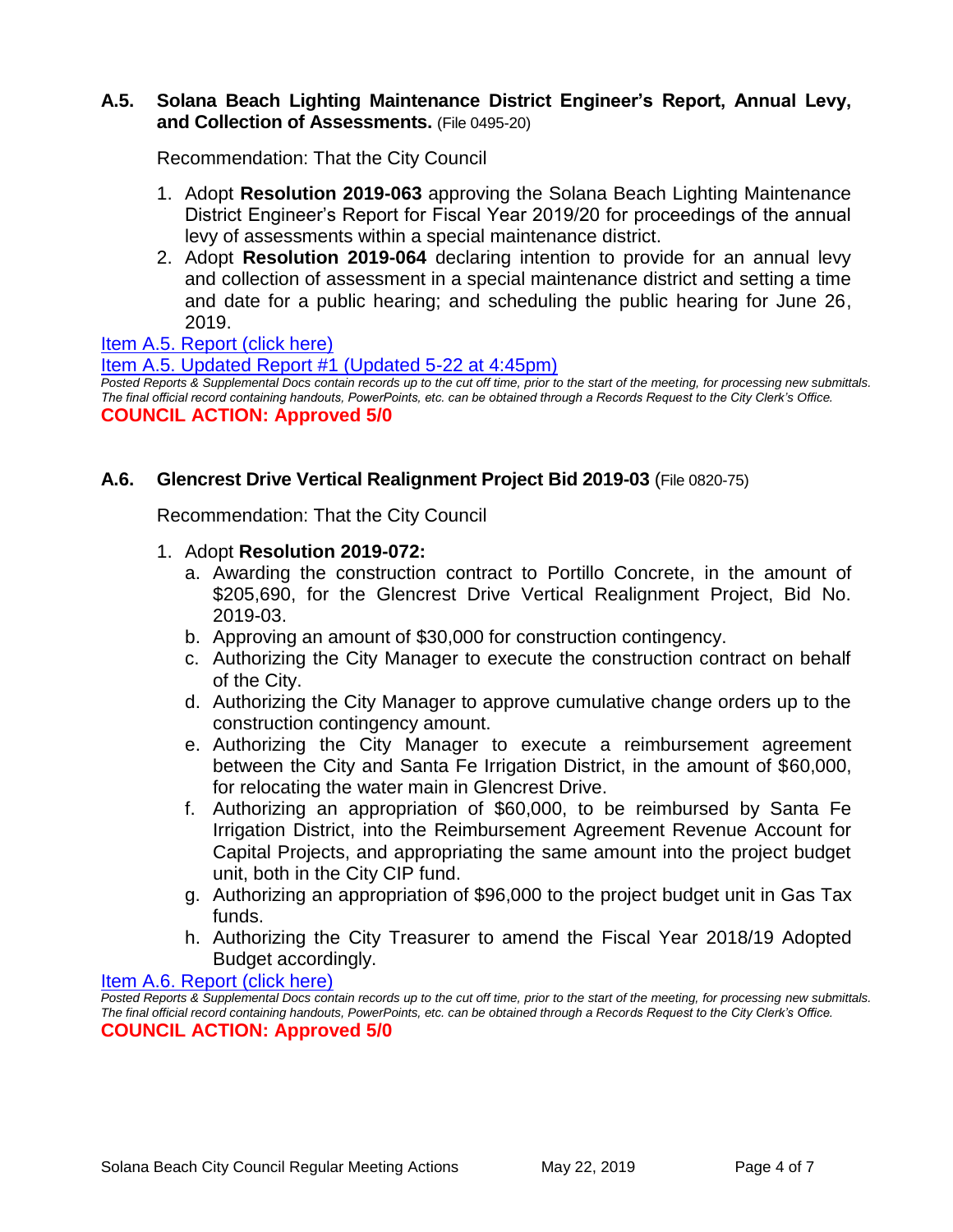## **A.7. Public Works Vehicle Purchase.** (File 0370-26)

Recommendation: That the City Council

## 1. Adopt **Resolution 2019-058:**

- a. Approving the purchase of a 2019 Ford -350 for \$60,000.
- b. Authorizing an appropriation of \$60,000 from the Asset Replacement Reserve Fund into the Asset Replacement Public Works Vehicle Expenditure account.
- c. Authorizing the City Treasurer to amend the FY 2018/2019 Adopted Budget accordingly.

#### [Item A.7. Report \(click here\)](https://solanabeach.govoffice3.com/vertical/Sites/%7B840804C2-F869-4904-9AE3-720581350CE7%7D/uploads/Item_A.7._Report_(click_here)_05-22-19_-_O.pdf)

*Posted Reports & Supplemental Docs contain records up to the cut off time, prior to the start of the meeting, for processing new submittals. The final official record containing handouts, PowerPoints, etc. can be obtained through a Records Request to the City Clerk's Office.* **COUNCIL ACTION: Approved 5/0**

#### **A.8. Stormwater Program Management Services.** (File 0850-40)

Recommendation: That the City Council

1. Adopt **Resolution 2019-073** authorizing the City Manager to sign the amendment to the Professional Services Agreement with Mikhail Ogawa Engineering for Stormwater Program Management Services for FY 2019/20 to increase the total cost of the agreement by \$30,000 for an amount not exceed \$115,000 and to extend the agreement for one additional year.

#### [Item A.8. Report \(click here\)](https://solanabeach.govoffice3.com/vertical/Sites/%7B840804C2-F869-4904-9AE3-720581350CE7%7D/uploads/Item_A.8._Report_(click_here)_05-22-19_-_O.pdf)

*Posted Reports & Supplemental Docs contain records up to the cut off time, prior to the start of the meeting, for processing new submittals. The final official record containing handouts, PowerPoints, etc. can be obtained through a Records Request to the City Clerk's Office.* **COUNCIL ACTION: Approved 5/0**

#### **A.9. Information Technology (IT) Manager Job Description.** (File 0510-20)

Recommendation: That the City Council

1. Adopt **Resolution 2019-075** approving the adoption of the IT Manager job description and authorizing the City Manager to make any future subsequent changes to the job description as deemed necessary for the position.

[Item A.9. Report \(click here\)](https://solanabeach.govoffice3.com/vertical/Sites/%7B840804C2-F869-4904-9AE3-720581350CE7%7D/uploads/Item_A.9._Report_(click_here)_05-22-19_-_O.pdf) 

*Posted Reports & Supplemental Docs contain records up to the cut off time, prior to the start of the meeting, for processing new submittals. The final official record containing handouts, PowerPoints, etc. can be obtained through a Records Request to the City Clerk's Office.* **COUNCIL ACTION: Approved 5/0**

## **A.10. Master Encroachment Maintenance and Removal Agreement for Construction of Fiber Optic Facilities in Public Right of Way.** (File 1000-10-05)

Recommendation: That the City Council

1. Adopt **Resolution 2019-077** approving a Master Encroachment Maintenance and Removal Agreement for Fiber Optic Cables in the Public Right of Way.

[Item A.10. Report \(click here\)](https://solanabeach.govoffice3.com/vertical/Sites/%7B840804C2-F869-4904-9AE3-720581350CE7%7D/uploads/Item_A.10._Report_(click_here)_05-22-19_-_O.pdf) 

[Item A.10. Supplemental Docs \(Updated 5-22 at 4:45pm\)](https://solanabeach.govoffice3.com/vertical/Sites/%7B840804C2-F869-4904-9AE3-720581350CE7%7D/uploads/Item_A.10._Supplemental_Docs_(Updated_5-22_at_430pm).pdf)

*Posted Reports & Supplemental Docs contain records up to the cut off time, prior to the start of the meeting, for processing new submittals. The final official record containing handouts, PowerPoints, etc. can be obtained through a Records Request to the City Clerk's Office.* **COUNCIL ACTION: Approved 5/0**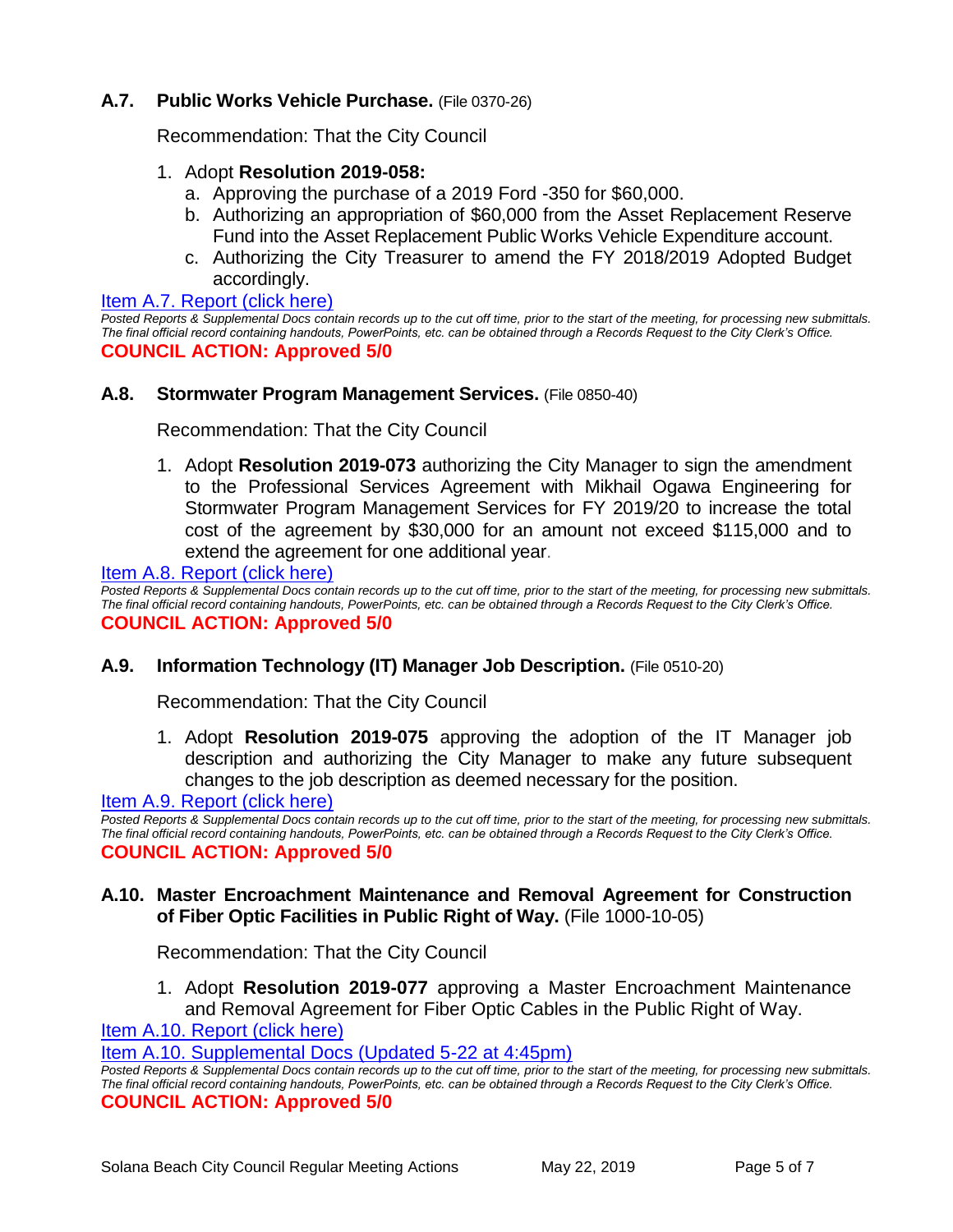## **B. PUBLIC HEARINGS:** (B.1. – B.2.)

This portion of the agenda provides citizens an opportunity to express their views on a specific issue as required by law after proper noticing by submitting a speaker slip (located on the back table) to the City Clerk. After considering all of the evidence, including written materials and oral testimony, the City Council must make a decision supported by findings and the findings must be supported by substantial evidence in the record. An applicant or designee(s) for a private development/business project, for which the public hearing is being held, is allotted a total of fifteen minutes to speak, as per SBMC 2.04.210. A portion of the fifteen minutes may be saved to respond to those who speak in opposition. All other speakers have three minutes each. Please be aware of the timer light on the Council Dais.

## **B.1. Public Hearing: Solana Energy Alliance (SEA) Rate Schedule and Quarterly Update.** (File 1010-40)

Recommendation: That the City Council

- 1. Conduct the Public Hearing: Open the Public Hearing, Report Council Disclosures, Receive Public Testimony, and Close the Public Hearing.
- 2. Adopt **Resolution 2019-076** amending the rate schedule for Solana Energy Alliance.
- 3. Receive and file report on Solana Energy Alliance (SEA) Activities and Operations and provide comment and/or direction.

**Item B.1. Report (click here)** 

*Posted Reports & Supplemental Docs contain records up to the cut off time, prior to the start of the meeting, for processing new submittals. The final official record containing handouts, PowerPoints, etc. can be obtained through a Records Request to the City Clerk's Office.* **COUNCIL ACTION: Approved 5/0**

## **B.2. Public Hearing: 325-327 Pacific Avenue, Applicant: Laughlin/Greenberg, Case 17-18-28.** (File 0600-40)

The proposed project meets the minimum objective requirements under the SBMC, could be found to be consistent with the General Plan and could be found, as conditioned, to meet the discretionary findings required as discussed in this report to approve a CUP (Conditional Use Permit). Therefore, Staff recommends that the City Council:

- 1. Conduct the Public Hearing: Open the public hearing, Report Council disclosures, receive public testimony, and close the public hearing.
- 2. Find the Proposed Project exempt from the requirements of CEQA pursuant to 2019 State California CEQA Guidelines §15269 as emergency conditions exist onsite.
- 3. Adopt **Resolution 2019-074** conditionally approving a Conditional Use Permit (CUP) and Development Review Permit (DRP) to increase the height of an existing bluff retention device, reconstruct the mid- and upper-bluff with soil, geogrid, soil nails and grade beams, and landscaping the reconstructed coastal bluffs below 325 and 327 Pacific Avenue, Solana Beach.

[Item B.2. Report \(click here\)](https://solanabeach.govoffice3.com/vertical/Sites/%7B840804C2-F869-4904-9AE3-720581350CE7%7D/uploads/Item_B.2._Report_(click_here)_05-22-19_-_O.pdf) 

[Item B.2. Supplemental Docs \(updated 5-22 at 12:15pm\)](https://solanabeach.govoffice3.com/vertical/Sites/%7B840804C2-F869-4904-9AE3-720581350CE7%7D/uploads/Item_B.2._Supplemental_Docs_(Updated_5-22_at_12pm)_-_O.pdf)

*Posted Reports & Supplemental Docs contain records up to the cut off time, prior to the start of the meeting, for processing new submittals. The final official record containing handouts, PowerPoints, etc. can be obtained through a Records Request to the City Clerk's Office.* **COUNCIL ACTION: Approved 4/0/1** (Recused: Harless) **with modifications.**